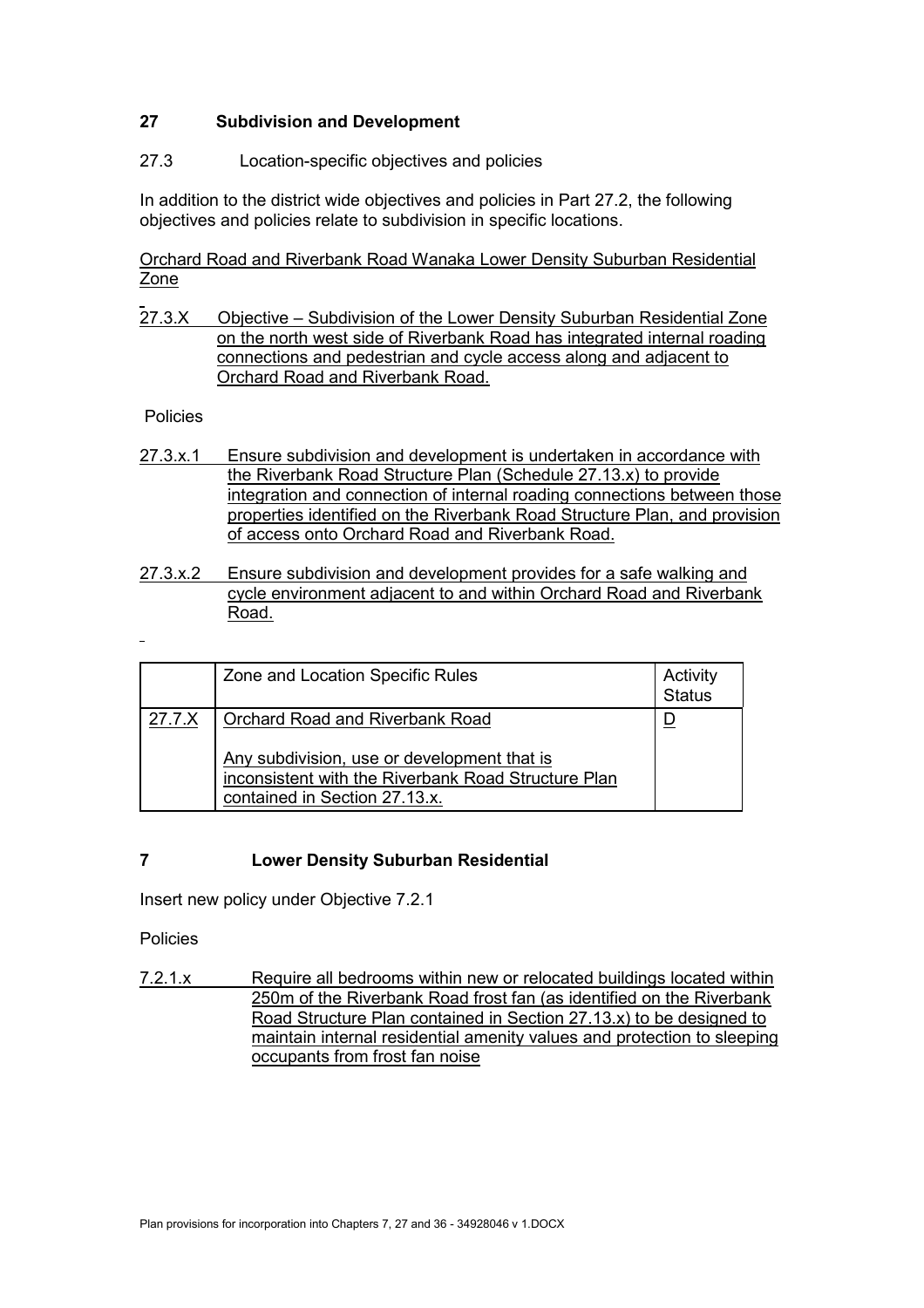# 7.5 Rules -Standards

|       | Standards for activities in the Lower Density Suburban<br><b>Residential Zone</b>                                                                                                                                                                                                                                                                                                                                                                                                                                                                                                                                                                                                                                                                                                                                                                                                                                                                                                                                                                                                                                                                                                              | Non-<br>compliance<br><b>Status</b> |
|-------|------------------------------------------------------------------------------------------------------------------------------------------------------------------------------------------------------------------------------------------------------------------------------------------------------------------------------------------------------------------------------------------------------------------------------------------------------------------------------------------------------------------------------------------------------------------------------------------------------------------------------------------------------------------------------------------------------------------------------------------------------------------------------------------------------------------------------------------------------------------------------------------------------------------------------------------------------------------------------------------------------------------------------------------------------------------------------------------------------------------------------------------------------------------------------------------------|-------------------------------------|
| 7.5.x | Frost Fan Noise - Riverbank Road<br>7.5.x.x Any new residential or relocated building located<br>within 250m of the frost fan as identified on the<br>Riverbank Road Structure Plan in Section 27.13.x shall<br>be designed, constructed and maintained to ensure<br>that, within the external building envelope surrounding<br>any bedroom (when windows are closed), the internal<br>level does not exceed 30dBLAeq(15min), however this<br>rule shall not apply if the frost fan is decommissioned.<br>7.5.x.x Compliance within 250m of the Frost Fan<br>Compliance shall be demonstrated by either adhering<br>to the sound insulation requirements in Rule 36.8.1, or<br>by submitting a certificate to the Council from a person<br>suitably qualified in acoustics stating that the proposed<br>construction will achieve the 30dBLAeq(15min) with the<br>windows closed<br>For the purposes of this rule, "external building<br>envelope" means an envelope defined by the outermost<br>physical parts of the building, normally the cladding and<br><u>roof;</u><br>For the purposes of this rule "decommissioned" means<br>that the frost fan is dismantled and/or removed from the | <b>NC</b>                           |
|       | site and/or permanently taken out of operation.                                                                                                                                                                                                                                                                                                                                                                                                                                                                                                                                                                                                                                                                                                                                                                                                                                                                                                                                                                                                                                                                                                                                                |                                     |

#### **36 Noise**

36.8 Riverbank Road Structure Plan Area

36.8.1 Sound Insulation Requirements for compliance with Rule 7.5.x - Acceptable Construction Materials (Table 1).

The following table sets out the construction materials required to achieve appropriate sound insulation in accordance with Rule 7.5.x.